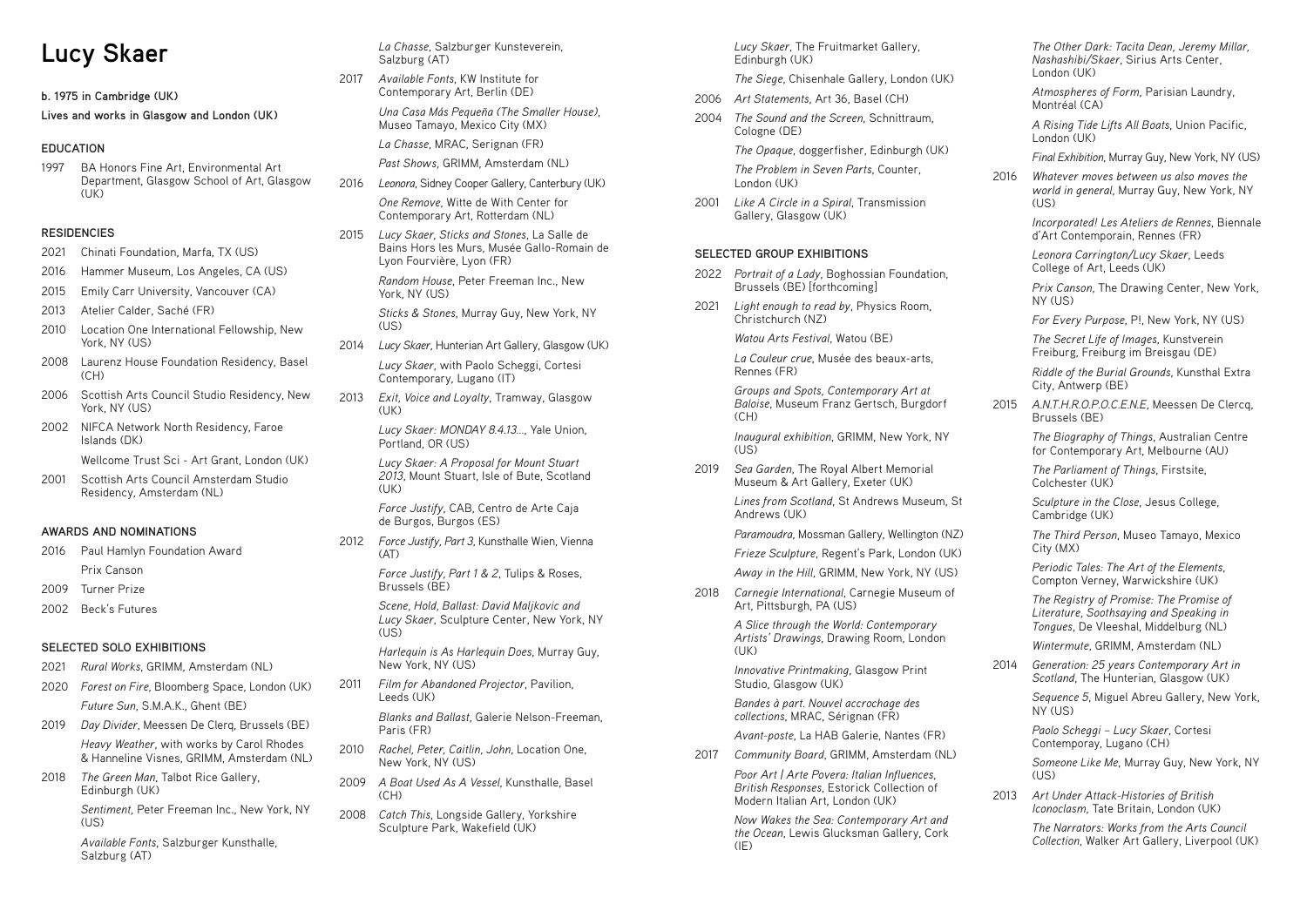*Suicide Narcissus*, The Renaissance Society, Chicago, IL (US)

*21 Revolutions*, Royal Scottish Academy, Edinburgh (UK)

*9th Bienal do Mercosul*, Porto Alegre (BR)

*Archeologia*, FRAC Bretagne, Rennes (FR)

*Tradition with William Oorebeek, Lucy Skaer and Christopher Williams*, Marres, Centre for Contemporary Culture, Maastricht (NL)

*Catch as Catch Can*, Locks Gallery, Philadelphia, PA (US)

Simone Subal Gallery, New York, NY (US)

2012 *Spies in the House of Art: Photography, Film and Video*, The Metropolitan Museum of Art, New York, NY (US)

> *Reflexion und Einfühlung*, KAI 10, Raum für Kunst, Arthena Foundation, Düsseldorf (DE)

*La Vie des Formes*, Les Abbatoirs- Musee de'Art Contemporain, Toulouse (FR)

*A Common Feeling*, gb agency, Paris (FR)

2011 *Dwelling*, Marianne Boesky Gallery, New York, NY (US)

*Watercolour*, Tate Britain, London (UK)

*Three Stones in the City of Ladies*, curated by Elisa Kay, Nottingham Castle Museum & Art Gallery, Nottingham (UK)

*New Work UK: You and Me*, screening curated by Polly Staple, Whitechapel Gallery, London (UK)

*Color Pattern Yellow Danger*, Milliken Gallery, Stockholm (SE)

*Young Art from the Collection*, Kunsthaus, Zürich (CH)

2010 *Another Face: Works from the Arts Council Collection*, Hatton Gallery, Newcastle upon Tyne (UK)

> *Prendre la porte et faire le mur*, FRAC Provence-Alpes-Côte d'Azur, Marseille (FR)

Elisabeth Kaufmann, Zurich (CH) Statements, Art Basel, Basel (CH)

2005 *The Music of the Future*, Gasworks, London  $(11K)$ 

*For the blind man in the dark room looking for the black cat that isn't there*, Museum of Contemporary Art Detroit, Detroit, MI (US)

*Intensif-Station*, K21, Kunst Sammulung Nordrhein Westfalen, Düsseldorf (DE)

*Leopards in the Temple*, Sculpture Center, New York, NY (US)

*MOON STAR LOVE*, Marcelle Alix, Paris (FR)

*Elles*, Centre Georges Pompidou, Paris (FR)

2009 *Turner Prize*, Tate Britain, London (UK)

2008 *Concrete Shadows*, The Changing Room, Stirling (UK)

> *Lucy Skaer and Gabriel Vormstein*, Galeria Maisterra Valbuena, Madrid (ES)

2007 *Scotland & Venice*, 52nd Venice Biennale, Venice (IT)

*Es (the above I)*, Catalyst Arts, Belfast (UK)

*Cube*, An Tuireann, Portree, Isle of Skye (UK); toured to Jarnac (FR); Cairo (EG); Ichinomiya (JP); BovlinUKerg (DK)

*La femme de nulle parte - Anita Di Bianco, Sophie Macpherson and Rosalind Nashashibi*, curated by Lucy Skaer, doggerfisher, Edinburgh (UK)

2006 *If I Can't Dance, I Don't Want to Be Part of Your Revolution, Editie # 2: Feminist Legacies and Potentials In Contemporary Art Practice*, De Appel, Amsterdam (NL)

> *Momentum*, Nordic Festival of Contemporary Art, Moss (NO)

*Minor Characters (with Anita DiBianco)*,

*Great Value (II)*, Frankfurter Kunstverein, Frankfurt (DE)

*The British Art Show 6*, BALTIC, Gateshead (UK); Platform for Art, London (UK); Underground, London (UK)

*The World, Abridged*, Kettle's Yard, Cambridge (UK)

2004 *Edge of the Real: a painting show*, Whitechapel Art Gallery, London (UK)

2003 *Zenomap*, Gagosian, London (UK)

*Zenomap*, Venice Biennale (IT)

*Beck's Futures*, ICA, London (UK); CCA, Glasgow (UK)

*A life of their Own*, Lismore Castle, Lismore  $(A|I)$ 

*Nashashibi / Skaer Pygmalion Workshop*, 5th Berlin Biennale / Neue Nationalgalerie, Berlin  $(DF)$ 

*Two-person show with Hanneline Visnes*, Isabella Brancolini Arte Contemporanea, Florence (IT)

2007 *YOU HAVE NOT BEEN HONEST*, Museo D'Arte Contemporanea Donnaregina, Naples  $(IT)$ 

*Soft Sun Down*, doggerfisher, Edinburgh (UK)

*Contour*, 3rd Biennial for Video Art,Mechelen  $(RF)$ 

2002 *A Hundred Flowers, A Hundred Birds, A Hundred Children in Late Spring and Early Summer*, two-person show with Hanneline Visnes, CCA, Glasgow (UK)

> *The Best Book About Pessimism I Ever Read*, Kunstverein, Braunschweig (DE)

1999 *Swift, temporary public artwork*, commissioned by Visual Arts Projects, Glasgow (UK)

**COLLABORATIONS - NASHASHIBI / SKAER** *Selected Solo Exhibitions* 

2021 *Farness, The More Near*, Southern Alberta Art Gallery, Lethbridge, Alberta (CA)

*CURRENT: Phase Four by Nashashibi/ Skaer: Chrimera, OCAT,* Shenzhen (CN)

- 2019 *Future Sun*, S.M.A.K., Ghent (BE)
- 2018 *Thinking through other artists*, Tate, St Ives (UK)
- 2013 *Nashashibi / Skaer*, Musée Matisse, Le Cateau-Cambrésis (FR)
- 2012 *Contemporary Archeologies*, Musée de Château des ducs de Wurtemberg, Montbéliard (FR)

*Telling everything, not knowing how*, CA2M Centro de Arte Dos de Mayo, Madrid (ES)

- 2010 *Nashashibi / Skaer*, Murray Guy, New York, NY (US)
- 2009 *Nashashibi / Skaer*, doggerfisher, Edinburgh (UK)
- 2008 *Art Now: Pygmalion Event*, Tate Britain, London (UK)

*Pygmalion Workshop*, CAC Brétigny, Brétigny-sur-Orge (FR)

2007 *Flash in the Metropolitan*, Spike Island, Bristol (UK)

### **COLLABORATIONS - NASHASHIBI / SKAER** *Selected Group Exhibitions*

2022 *Paul Gauguin- Why are you angry?*, Alte Nationalgalerie, Berlin (DE) [forthcoming]

*Testament*, Goldsmiths CCA, London (UK)

- 2021 *Paul Gauguin- Why are you angry?*, S.M.A.K., Ghent (BE)
- 2020 *Paul Gauguin- Why are you angry?*, Ny Carlsberg Glyptotek, Copenhagen (DK)
- 2019 *La Rivière m'a dit*, FRAC Île-de-France, Le Plateau, Paris (FR)
- 2018 *Archaeology of the Screen*, Kumu Art Museum, Tallinn (EE)

*A Place in the World*, The Gallery at Norwich University of the Arts, Norwich (UK)

*Available Fonts*, KW Institute for Contemporary Art, Berlin (DE)

2017 *I can call this progress to halt*, curated by Suzy Halajian, LACE, Los Angeles, CA (US)

> *Strange Days*, FRAC Île-de-France, Le Plateau, Paris (FR)

2012 *Spies in the House of Art: Photography, Film, and Video*, The Metropolitan Museum of Art, New York, NY (US)

> *Reflexion und Einfühlung*, KAI 10 | Raum für Kunst, Arthena Foundation, Düsseldorf (DE)

*Contemporary Archaeologies*, Musée du château des ducs de Wurtemberg, Montbéliard (FR)

2010 *Prendre La Porte et Faire le Mur*, FRAC Provence-Alpes-Cote D'Azur, Marseille (FR)

*Forum 65: Jones, Koester, Nashashibi/Skaer: Reanimation*, Carnegie Museum of Art, Pittsburgh, PA (US)

2009 *For the blind man in the dark room looking for the black cat that isn't there*, Contemporary Art Museum, St Louis, MO (US); ICA, London (UK); de Appel, Amsterdam (NL)

*Heaven*, 2nd Athens Biennale, Athens (GR)

*The Garden of Forking Paths*, MAISTERRAVALBUENA, Madrid (ES) *SLOW MOVEMENT OR: Half and Whole*,

Kunsthalle, Bern (CH)

2008 *Art Now: Pygmalion Event*, Tate Britain, London (UK)

*Pygmalion Workshop*, CAC Brétigny, Paris (FR)

*The Greenroom*, The Hessel Museum and The Center for Curatorial Studies at Bard College, Annandale–on-Hudson, NY (US)

*Der Droste Effekt*, Esther Schipper, Berlin (DE)

*About the possibility of a Sculpture*, Galerie Reinhard Hauff, Stuttgart (DE)

*Alabama*, Office Baroque, Antwerp (BE)

- 2006 *If I can't Dance, I don't want to be part of your revolution*, De Appel, Amsterdam (NL)
- 2005 *In Between Times*, Tramway, Glasgow (UK)

### **COLLABORATIONS - HENRY VIII'S WIVES**

2009 *Pump House Anthology*, Pump House Gallery, London (UK)

> *The Street*, Whitechapel Gallery, offsite programme, London (UK)